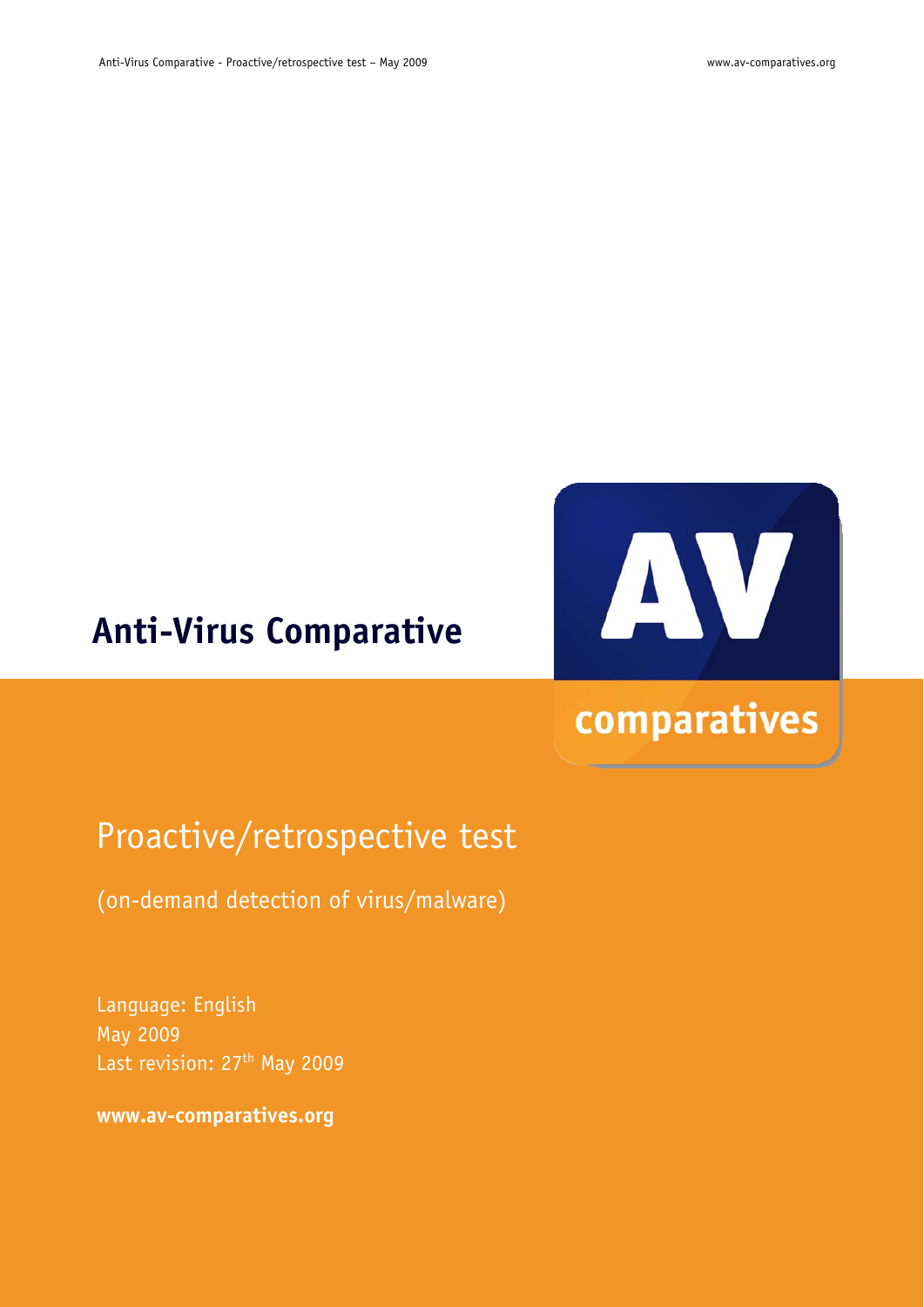# **Content**

| 1. Introduction                              | 3 |
|----------------------------------------------|---|
| 2. Description                               | 3 |
| 3. Test results                              | 4 |
| 4. Summary results                           | 7 |
| 5. False positive/alarm test                 | 7 |
| 6. Certification levels reached in this test | 8 |
| 7. Copyright and Disclaimer                  | 9 |
|                                              |   |



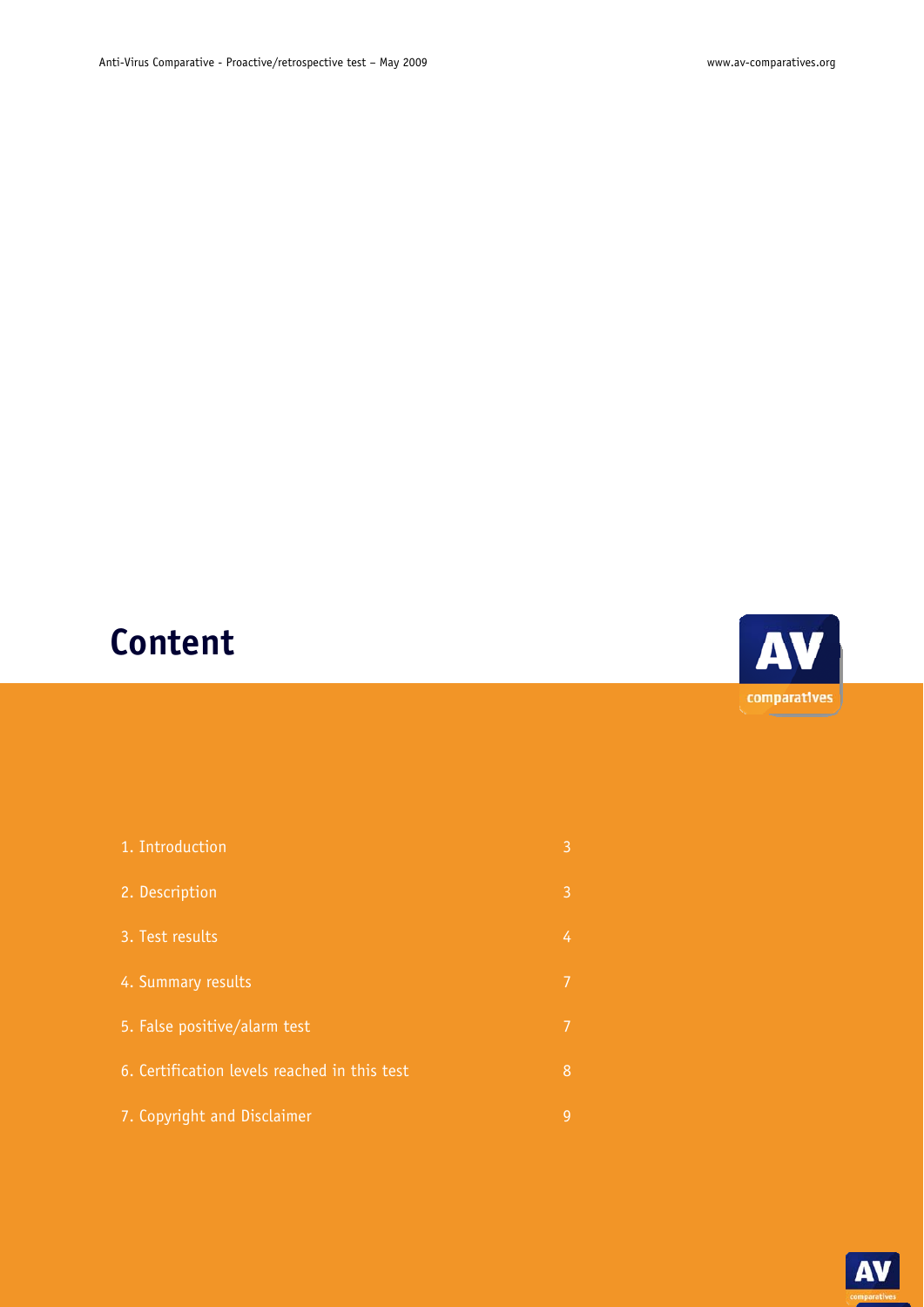#### **1. Introduction**

This test report is the second part of the February 2009 test<sup>1</sup>. Many new viruses and other types of malware appear every day, this is why it's important that Anti-Virus products not only provide new updates, as often and as fast as possible, in order to identify those new threats, but also that they are able to detect such threats in advance with generic and/or heuristic techniques. Even if nowadays most anti-virus products provide daily or hourly updates, without heuristic/generic methods there is always a time-frame where the user is not protected, and much more important than time to release an update, is the time it takes to get that update deployed. The products used the same updates and signatures they had the 9th February, and the same highest<sup>2</sup> detection settings were used. This test shows the proactive detection capabilities that the products had at that time. We used new samples appeared and received between the 9th and 16th February 2009. The following 16 products were tested:

- avast! Professional Edition 4.8.1335
- AVG Anti-Virus 8.0.234
- AVIRA AntiVir Premium 8.2.0.374
- BitDefender Anti-Virus 12.0.11.4
- eScan Anti-Virus 10.0.946.341
- ESET NOD32 Antivirus 3.0.684.0
- F-Secure Anti-Virus 9.00.149
- G DATA AntiVirus 19.1.0.0
- Kaspersky Anti-Virus 8.0.0.506a
- Kingsoft AntiVirus 2008.11.6.63
- McAfee VirusScan Plus 13.3.117
- Microsoft Live OneCare 2.5.2900.20
- Norman Antivirus & Anti-Spyware 7.10.02
- Sophos Anti-Virus 7.6.4
- Symantec Norton Anti-Virus 16.2.0.7
- Trustport Antivirus 2.8.0.3011

#### **2. Description**

-

Anti-Virus products often claim to have high proactive detection capabilities – far higher than those reached in this test. This isn't just a self-promotional statement; it's possible that products reach the stated percentages, but this depends on the duration of the test-period, the size of the sample set and the used samples. The data shows how good the proactive detection capabilities of the scanners were in detecting actual new threats. Users shouldn't be afraid if products have, in a retrospective test, low percentages. If the anti-virus software is always kept up-to-date, it will be able to detect more samples. For understanding how the detection rates of the Anti-Virus products look with updated signatures and programs, have a look at our regular on-demand detection tests. Only the ondemand detection capability was tested. Some products may be had the ability to detect some samples e.g. on-execution or by other monitoring tools, like behaviour-blocker, etc. Those kinds of additional protection technologies are evaluated with dynamic tests by AV-Comparatives and will be published later this year.



<sup>&</sup>lt;sup>1</sup> http://www.av-comparatives.org/images/stories/test/ondret/avc\_report21.pdf

<sup>&</sup>lt;sup>2</sup> except Sophos Anti-Virus; see comments in the February 2009 test report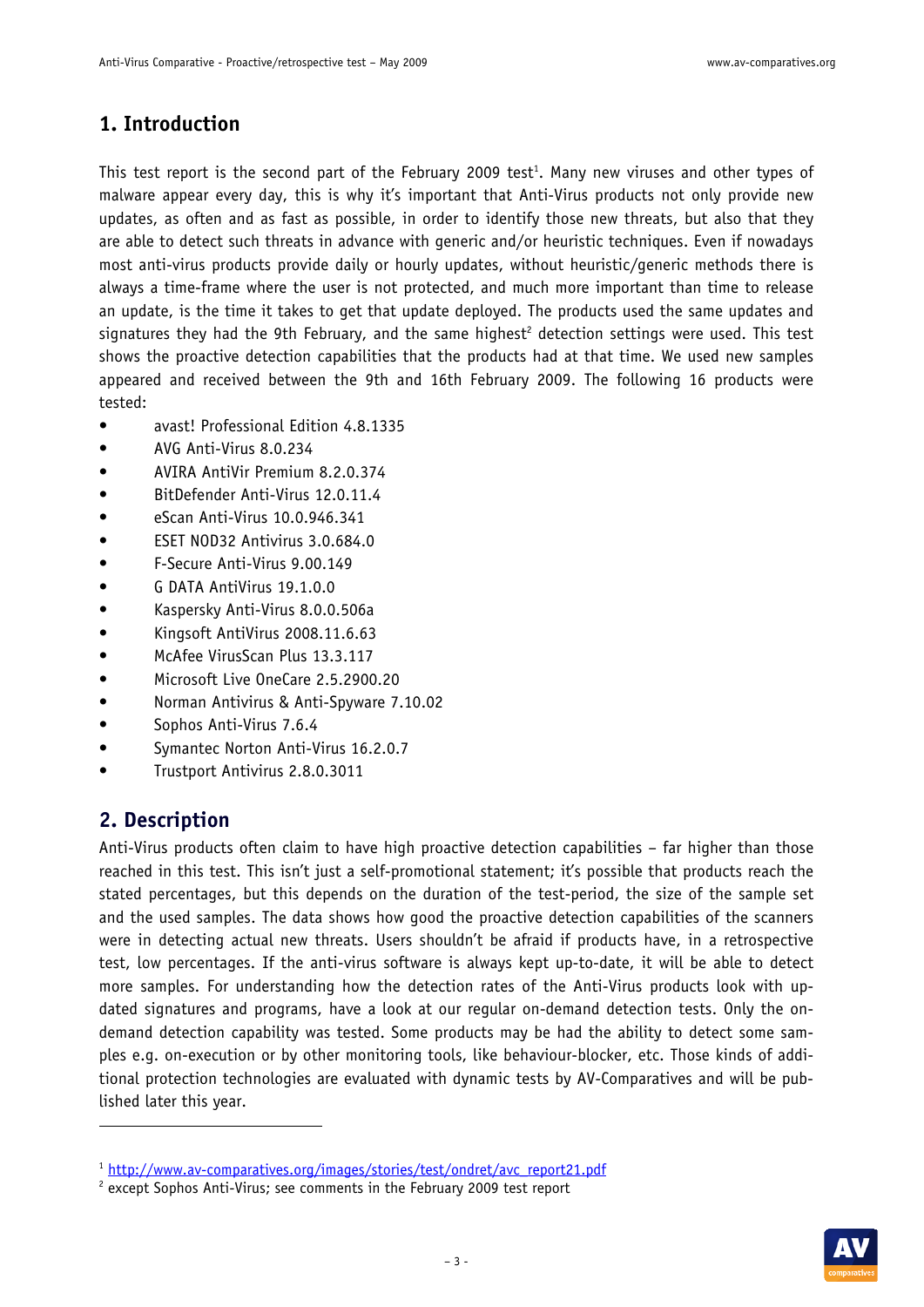## **3. Test results**

| Company                                     |        | <b>AVIRA</b>           |     | Alwil Software      |     | AVG Technologies      |     | <b>BitDefender</b>    |     |
|---------------------------------------------|--------|------------------------|-----|---------------------|-----|-----------------------|-----|-----------------------|-----|
| Product                                     |        | <b>AntiVir Premium</b> |     | avast! Professional |     | <b>AVG Anti-Virus</b> |     | <b>BitDefender AV</b> |     |
| Program version                             |        | 8.2.0.374              |     | 4.8.1335            |     | 8.0.234               |     | 12.0.11.4             |     |
| Engine / signature version                  |        | 8.02.00.76/7.01.01.248 |     | 090209-0            |     | 270.10.19/1941        |     | ΝA                    |     |
| <b>Certification level reached</b>          |        | <b>ADVANCED</b>        |     | <b>STANDARD</b>     |     | <b>STANDARD</b>       |     | <b>ADVANCED</b>       |     |
|                                             |        |                        |     |                     |     |                       |     |                       |     |
| Number of false positives                   |        | many                   |     | many                |     | many                  |     | many                  |     |
| <b>ProActive detection of "NEW" samples</b> |        |                        |     |                     |     |                       |     |                       |     |
| Windows viruses                             | 188    | 161                    | 86% | 65                  | 35% | 89                    | 47% | 87                    | 46% |
| <b>Worms</b>                                | 1.738  | 626                    | 36% | 349                 | 20% | 330                   | 19% | 562                   | 32% |
| Backdoors                                   | 4.966  | 3.737                  | 75% | 2.677               | 54% | 2.656                 | 53% | 3.087                 | 62% |
| Trojans                                     | 13.555 | 9.523                  | 70% | 5.288               | 39% | 5.823                 | 43% | 6.607                 | 49% |
| other malware (incl. script+macro)          | 2.238  | 1.698                  | 76% | 1.156               | 52% | 1.287                 | 58% | 1.105                 | 49% |
| <b>TOTAL</b>                                | 22.685 | 15.745                 | 69% | 9.535               | 42% | 10.185                | 45% | 11.448                | 50% |

| Company<br>Product<br>Program version<br>Engine / signature version      |        | MicroWorld<br>eScan ISS<br>10.0.946.341<br>ΝA |                 | F-Secure<br><b>F-Secure Anti-Virus</b><br>9.00.149<br>8.10.14240 |                 | G DATA Security<br><b>G DATA AntiVirus</b><br>19.1.0.0<br>19.3715 / 19.219 |                 | Kaspersky Labs<br>Kaspersky AV<br>8.0.0.506a<br>ΝA |     |
|--------------------------------------------------------------------------|--------|-----------------------------------------------|-----------------|------------------------------------------------------------------|-----------------|----------------------------------------------------------------------------|-----------------|----------------------------------------------------|-----|
| Certification level reached                                              |        |                                               | <b>ADVANCED</b> |                                                                  | <b>STANDARD</b> |                                                                            | <b>ADVANCED</b> |                                                    |     |
| Number of false positives<br><b>ProActive detection of "NEW" samples</b> |        | many                                          |                 | few                                                              |                 | many                                                                       |                 | few                                                |     |
| Windows viruses                                                          | 188    | 87                                            | 46%             | 78                                                               | 41%             | 98                                                                         | 52%             | 157                                                | 84% |
| Worms                                                                    | 1.738  | 561                                           | 32%             | 53                                                               | 3%              | 606                                                                        | 35%             | 391                                                | 22% |
| <b>Backdoors</b>                                                         | 4.966  | 3.080                                         | 62%             | 487                                                              | 10%             | 3.573                                                                      | 72%             | 2.826                                              | 57% |
| Trojans                                                                  | 13.555 | 6,600                                         | 49%             | 1.778                                                            | 13%             | 8.022                                                                      | 59%             | 6.353                                              | 47% |
| other malware (incl. script+macro)                                       | 2.238  | 1.101                                         | 49%             | 889                                                              | 40%             | 1.322                                                                      | 59%             | 1.711                                              | 76% |
| <b>TOTAL</b>                                                             | 22.685 | 11.429                                        | 50%             | 3.285                                                            | 14%             | 13.621                                                                     | 60%             | 11.438                                             | 50% |

| Company<br>Product<br>Program version<br>Engine / signature version |        | Kingsoft<br><b>Kingsoft AntiVirus</b><br>2008.11.6.63<br>2009.2.8.1 |     | McAfee<br><b>McAfee VirusScan+</b><br>13.3.117<br>5300.2777 / 5521 |     | Microsoft<br><b>Microsoft OneCare</b><br>2.5.2900.20<br>1.51.391.0 |     | <b>ESET</b><br><b>NOD32 Antivirus</b><br>3.0.684.0<br>3839.1180 |     |
|---------------------------------------------------------------------|--------|---------------------------------------------------------------------|-----|--------------------------------------------------------------------|-----|--------------------------------------------------------------------|-----|-----------------------------------------------------------------|-----|
| <b>Certification level reached</b>                                  |        |                                                                     |     | <b>ADVANCED</b>                                                    |     | <b>ADVANCED+</b>                                                   |     | <b>ADVANCED+</b>                                                |     |
| Number of false positives                                           |        | many                                                                |     | few                                                                |     | very few                                                           |     | few                                                             |     |
| <b>ProActive detection of "NEW" samples</b><br>Windows viruses      | 188    | 43                                                                  | 23% | 122                                                                | 65% | 82                                                                 | 44% | 91                                                              | 48% |
| Worms                                                               | 1.738  | 190                                                                 | 11% | 271                                                                | 16% | 581                                                                | 33% | 428                                                             | 25% |
| <b>Backdoors</b>                                                    | 4.966  | 1.230                                                               | 25% | 1.686                                                              | 34% | 3.172                                                              | 64% | 2.894                                                           | 58% |
| Trojans                                                             | 13.555 | 2.646                                                               | 20% | 3.242                                                              | 24% | 7.850                                                              | 58% | 7.416                                                           | 55% |
| other malware (incl. script+macro)                                  | 2.238  | 112                                                                 | 5%  | 371                                                                | 17% | 1.981                                                              | 89% | 1.819                                                           | 81% |
| TOTAL                                                               | 22.685 | 4.221                                                               | 19% | 5.692                                                              | 25% | 13,666                                                             | 60% | 12.648                                                          | 56% |

| Company<br>Product<br>Program version<br>Engine / signature version |        | Norman ASA<br><b>Norman AV+AS</b><br>7.10.02<br>6.00.06 |     | Symantec<br><b>Norton Anti-Virus</b><br>16.2.0.7<br>110208v / 91468 |     | Sophos<br><b>Sophos Anti-Virus</b><br>7.6.4<br>2.83.3 / 4.38E+180 |     | Trustport<br><b>TrustPort AV</b><br>2.8.0.3011<br>ΝA |     |
|---------------------------------------------------------------------|--------|---------------------------------------------------------|-----|---------------------------------------------------------------------|-----|-------------------------------------------------------------------|-----|------------------------------------------------------|-----|
| Certification level reached                                         |        |                                                         |     | <b>ADVANCED</b>                                                     |     | <b>ADVANCED</b>                                                   |     | <b>STANDARD</b>                                      |     |
|                                                                     |        |                                                         |     |                                                                     |     |                                                                   |     |                                                      |     |
| Number of false positives                                           |        | many                                                    |     | few                                                                 |     | few                                                               |     | many                                                 |     |
| <b>ProActive detection of "NEW" samples</b>                         |        |                                                         |     |                                                                     |     |                                                                   |     |                                                      |     |
| Windows viruses                                                     | 188    | 57                                                      | 30% | 60                                                                  | 32% | 79                                                                | 42% | 85.                                                  | 45% |
| <b>Worms</b>                                                        | 1.738  | 316                                                     | 18% | 315                                                                 | 18% | 359                                                               | 21% | 408                                                  | 23% |
| Backdoors                                                           | 4.966  | 1.637                                                   | 33% | 1.761                                                               | 35% | 1.715                                                             | 35% | 2.588                                                | 52% |
| Trojans                                                             | 13.555 | 3.028                                                   | 22% | 4.690                                                               | 35% | 5.082                                                             | 37% | 5.314                                                | 39% |
| other malware (incl. script+macro)                                  | 2.238  | 99                                                      | 4%  | 1.005                                                               | 45% | 1.143                                                             | 51% | 1.210                                                | 54% |
| TOTAL                                                               | 22.685 | 5.137                                                   | 23% | 7.831                                                               | 35% | 8.378                                                             | 37% | 9.605                                                | 42% |

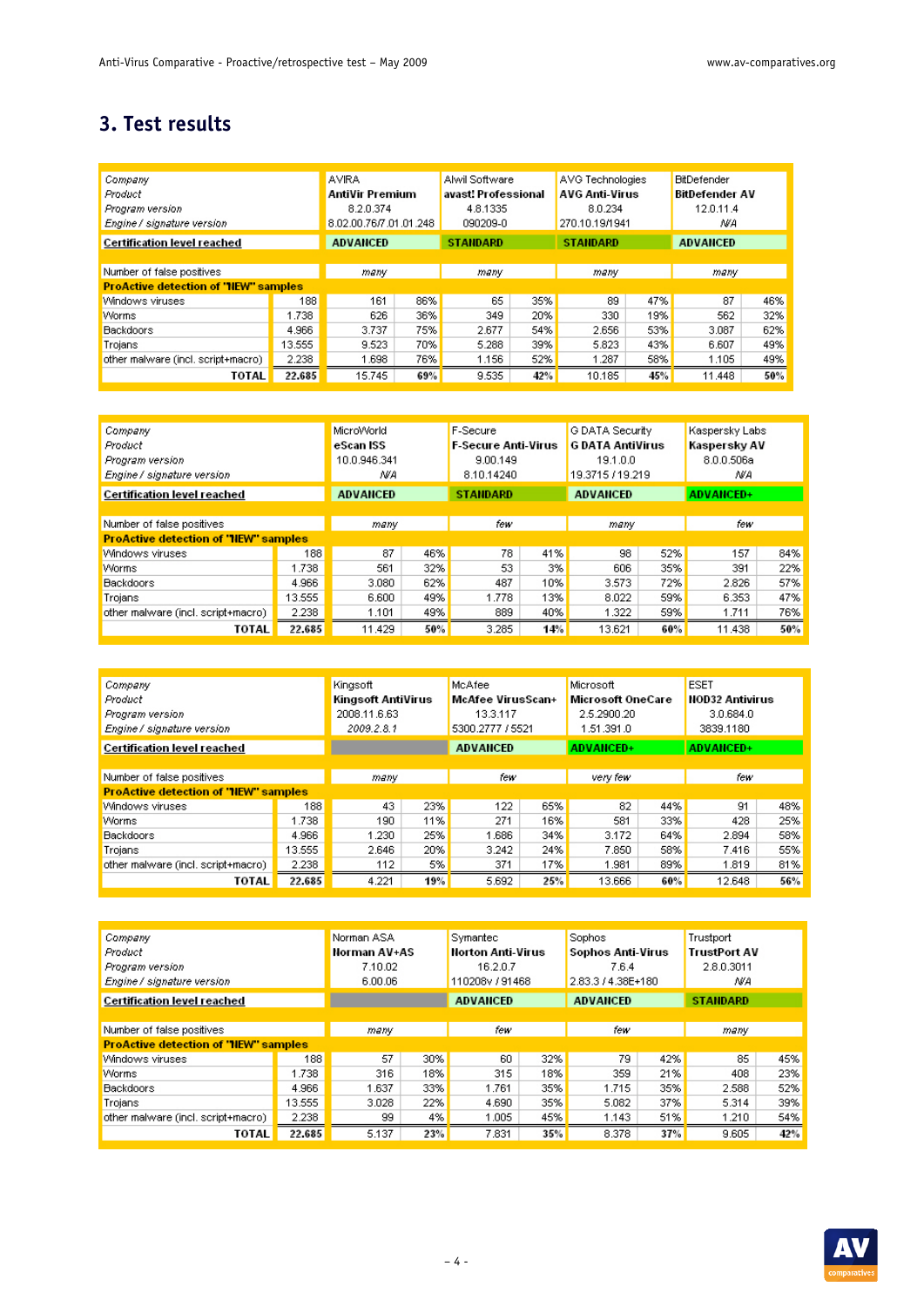The below table shows the proactive on-demand detection capabilities of the various products, sorted by detection rate. The given awards (see page 8 of this report) are based not only on the detection rates over the new malware, but also considering the false alarm rates.



In this retrospective test any "in-the-cloud" technologies that were implemented in the products under test were, of course, disabled. The retrospective test is performed using passive scanning and demonstrates the ability of the products under test to detect new malware proactively, without being executed. Even if "in-the-cloud" technologies provide very fast updates, they are still using an essentially reactive detection method based on signature detection.

If a malicious program is already detected "in-the-cloud" (that is, it's already in the database), it isn't unknown/"new" malware. To leave "in-the-cloud" signature detection enabled would be unfair to other products under test that are being prevented from receiving signature updates.

Nowadays, hardly any Anti-Virus products rely purely on "simple" signatures anymore. They all use complex generic signatures and heuristics etc. in order to catch new malware, without needing to download signatures or initiate manual analysis of new threats.

As it can be seen above, most products are already able to detect much completely new/unknown malware proactively. Such products can do this even without executing the malware, using passive heuristics, while other protective mechanisms like HIPS, behavior analysis and behavior-blockers, etc. add an extra layer of protection.

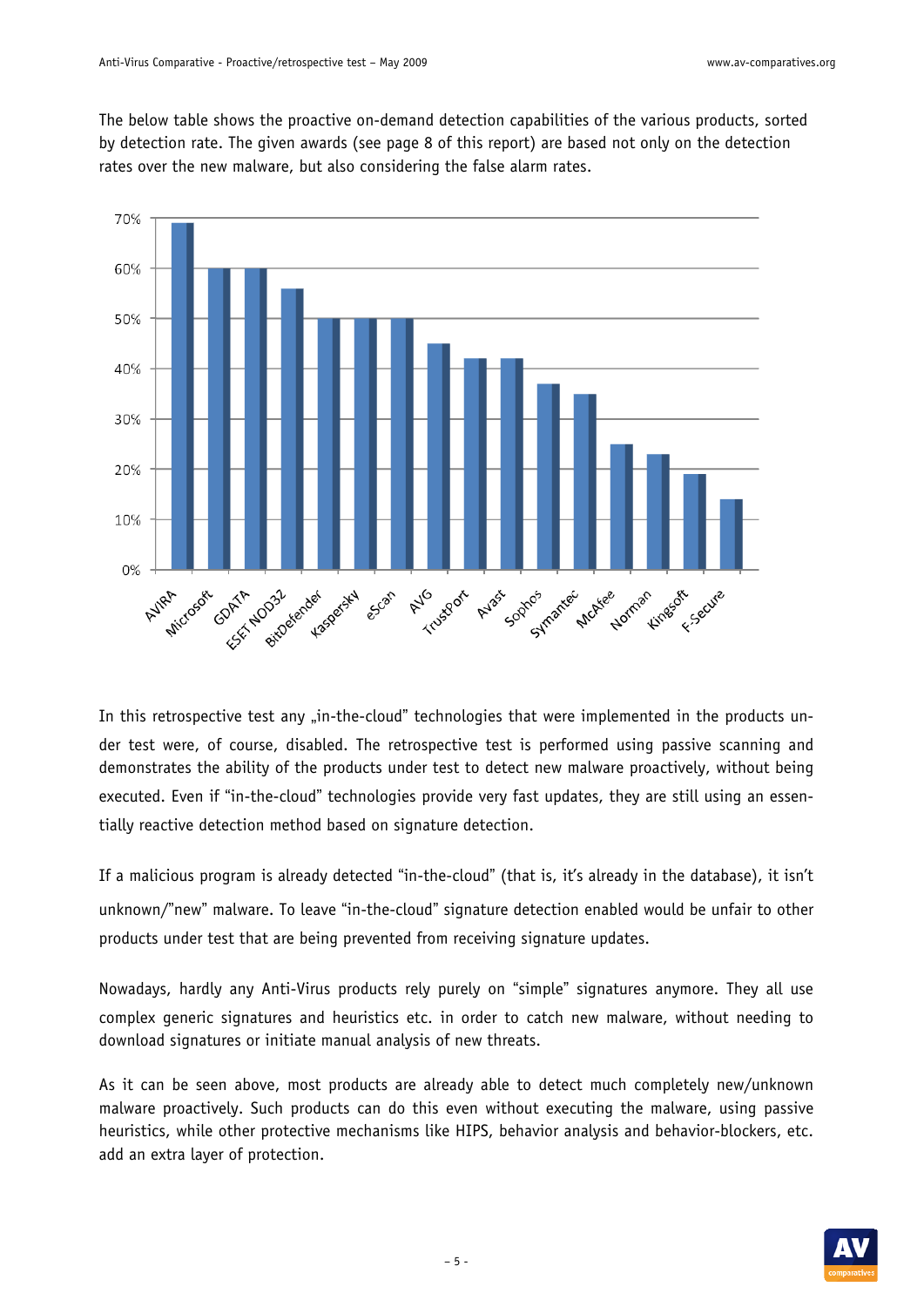In addition, Anti-Virus vendors continue to deliver signatures and updates to fill the gaps where proactive mechanisms initially fail to detect some threats. Anti-Virus software uses various technologies to protect a PC. The combination of such multi-layered protection usually provides fairly good protection. Anti-Virus products are not dying: they have evolved as the threat landscape has changed and will continue to evolve and adapt, incorporating new defensive techniques. In our opinion, security products which rely on a single protection layer will not work effectively in the long term except by:

- requiring the user to take "difficult" decisions where automated software cannot determine whether software is or is not malicious
	- or
- requiring the user to accept that a high volume of false positives is an acceptable trade-off against a low volume of false negatives (failed detections).

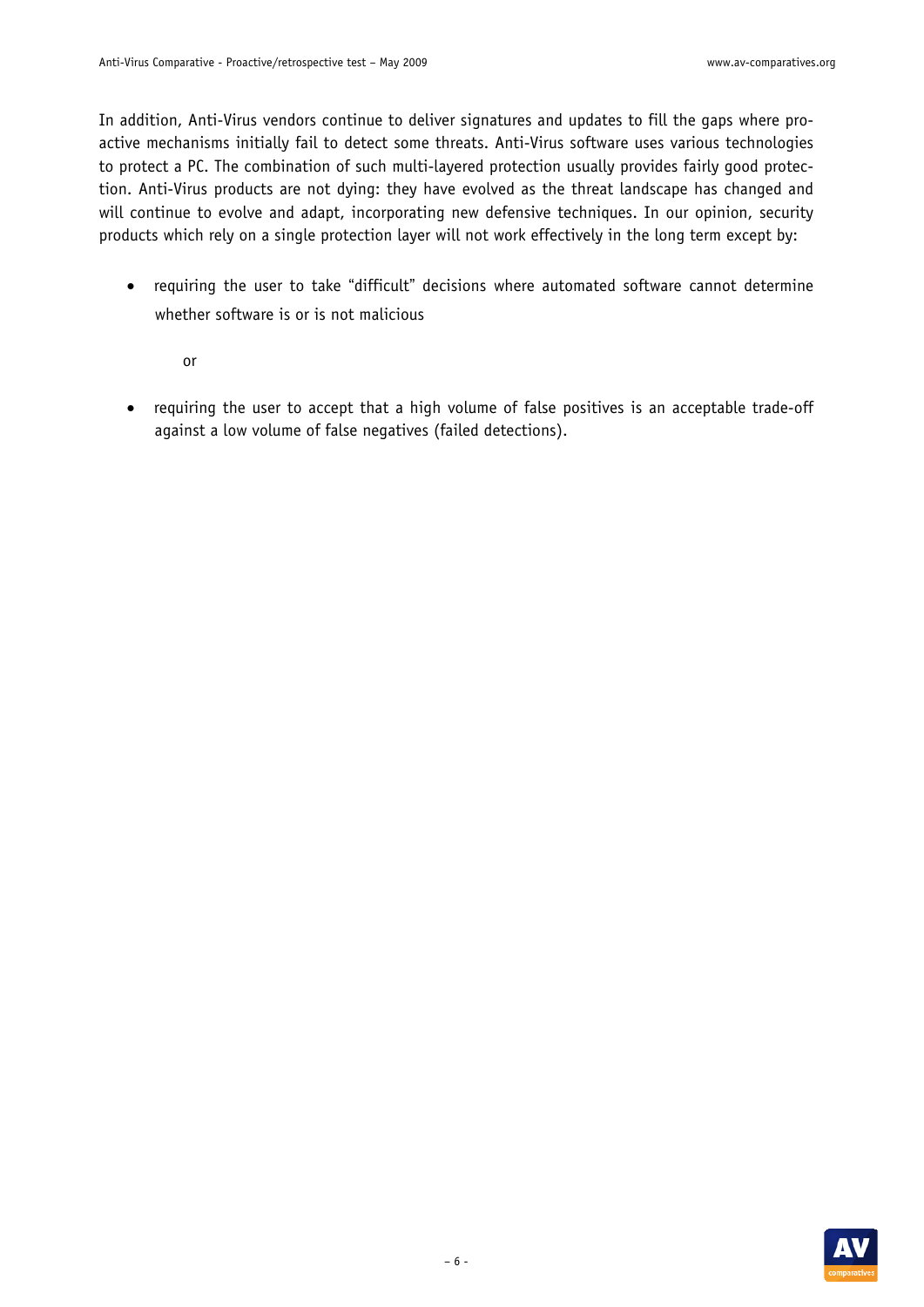#### **4. Summary results**

The results show the proactive on-demand<sup>3</sup> detection capabilities of the scan engines. The percentages are rounded to the nearest whole number. Do not take the results as an absolute assessment of quality - they just give an idea of who detected more, and who less, in this specific test. To know how these anti-virus products perform with updated signatures, please have a look at our on-demand tests of February and August. Readers should take a look at the results and build an opinion based on their needs. All the tested products are already selected from a group of very good scanners and if used correctly and kept up-to-date, users can feel safe with any of them. Please also have a look on the methodology document on our website for further details. Due the broad variety and high amount of malware appearing already within one week, we think that using this time only a one-week period reflects good the overall proactive/generic/heuristic detection capabilities against new malware of the various Anti-Virus products.

Below you can see the proactive on-demand detection results over new malware appeared within one week without signature updates:

#### **ProActive detection of new malware:**

| 1.  | <b>AVIRA</b>                  | 69% |
|-----|-------------------------------|-----|
| 2.  | Microsoft, G DATA             | 60% |
| 3.  | <b>ESET NOD32</b>             | 56% |
| 4.  | BitDefender, Kaspersky, eScan | 50% |
| 5.  | <b>AVG</b>                    | 45% |
| 6.  | TrustPort, Avast              | 42% |
| 7.  | <b>Sophos</b>                 | 37% |
| 8.  | <b>Symantec</b>               | 35% |
| 9.  | <b>McAfee</b>                 | 25% |
| 10. | <b>Norman</b>                 | 23% |
| 11. | Kingsoft                      | 19% |
| 12. | <b>F-Secure</b>               | 14% |

#### **5. False positive/alarm test**

-

To better evaluate the quality of the detection capabilities, the false alarm rate has to be taken into account too. A false alarm (or false positive) is when an Anti-Virus product flags an innocent file to be infected when it is not. False alarms can sometimes cause as much troubles like a real infection. We included a false alarm test already in the test report Nr. 21. For details<sup>4</sup>, please read the report available at http://www.av-comparatives.org/images/stories/test/ondret/avc\_report21.pdf

| Very few false alarms (0-2): | Microsoft                                                                     |
|------------------------------|-------------------------------------------------------------------------------|
| Few false alarms (3-15):     | Sophos, Symantec, F-Secure, ESET, McAfee, Kaspersky                           |
| Many false alarms (over 15): | AVG, eScan, Norman, AVIRA, BitDefender, TrustPort, Avast, G DATA,<br>Kingsoft |

<sup>&</sup>lt;sup>3</sup> this test is performed on-demand – it is <u>NOT</u> an on-execution/behavioral test.<br><sup>4</sup> some products, like e.g. BitDefender, may had over 15 FP's also due the fact t

 $4$  some products, like e.g. BitDefender, may had over 15 FP's also due the fact that they support some few additional file/installer formats.

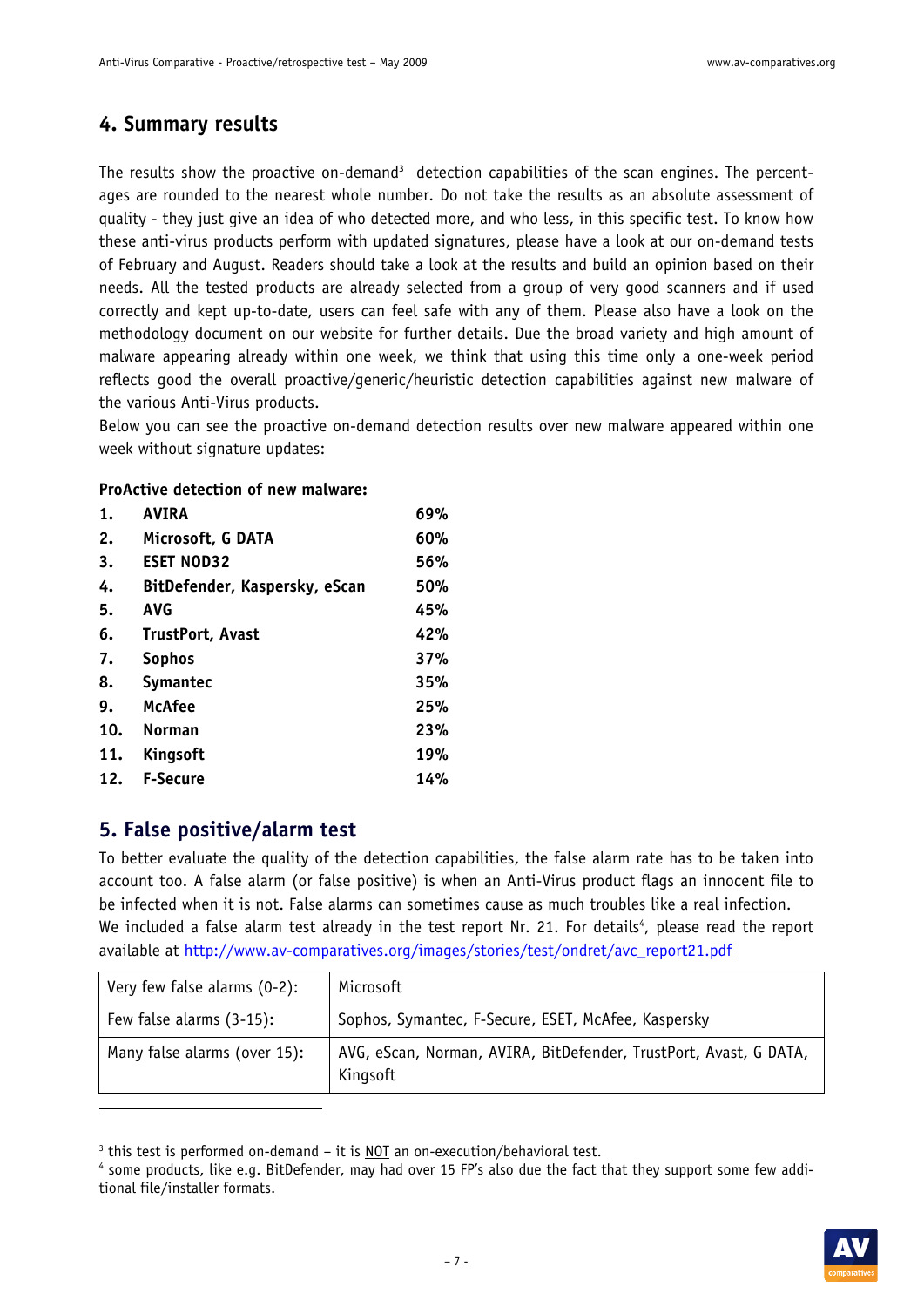## **6. Certification levels reached in this test**

We provide a 3-level-ranking-system (STANDARD, ADVANCED and ADVANCED+). Overviews of levels reached in previous main tests can be found on our website<sup>5</sup>.

The following certification levels are for the results reached in the retrospective test:

| <b>CERTIFICATION LEVELS</b>                                                                               | <b>PRODUCTS</b>                                                             |
|-----------------------------------------------------------------------------------------------------------|-----------------------------------------------------------------------------|
| ADVANCED+<br>AV<br><b>RETROSPECTIVE</b><br><b>PROACTIVE TEST</b><br>comparatives<br><b>MAY 09</b>         | Microsoft<br>ESET NOD32<br>Kaspersky                                        |
| <b>ADVANCED</b><br>AV<br>RETROSPECTIVE /<br>PROACTIVE TEST<br>comparatives<br><b>MAY 09</b>               | AVIRA*<br>G DATA*<br>BitDefender*<br>eScan*<br>Sophos<br>Symantec<br>McAfee |
| <b>STANDARD</b><br>AV<br><b>RETROSPECTIVE /</b><br><b>PROACTIVE TEST</b><br>comparatives<br><b>MAY 09</b> | $AVG*$<br>TrustPort*<br>Avast*<br>F-Secure                                  |
| AV<br><b>TESTED</b><br>RETROSPECTIVE /<br><b>PROACTIVE TEST</b><br>comparatives<br><b>MAY 09</b>          | Norman*<br>Kingsoft*                                                        |

\*: Products with "many" false alarms were penalized according to the below award system:

|                | <b>Proactive Detection Rates</b> |                 |                 |                 |  |  |  |
|----------------|----------------------------------|-----------------|-----------------|-----------------|--|--|--|
|                | $0-10%$                          | 10-25%          | 25-50%          | 50-100%         |  |  |  |
| None - Few FP  | tested                           | <b>STANDARD</b> | <b>ADVANCED</b> | ADVANCED+       |  |  |  |
| <b>Many FP</b> | tested                           | tested          | <b>STANDARD</b> | <b>ADVANCED</b> |  |  |  |

-



<sup>5</sup> http://www.av-comparatives.org/comparativesreviews/main-tests/summary-reports